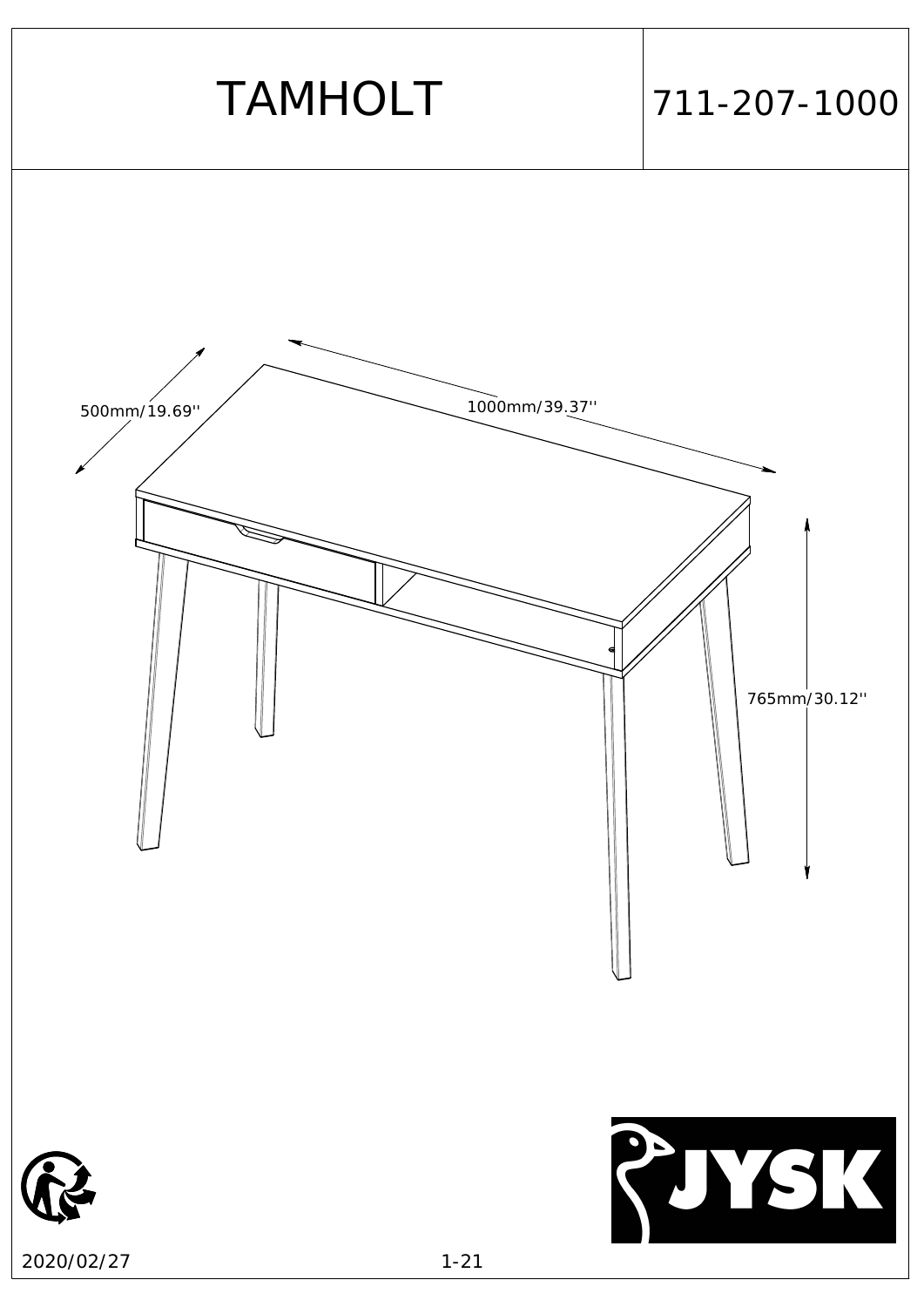

# *EN: IMPORTANT INFORMATION!*

 *Please read the entire manual carefully before starting to assemble and/or using this product. Follow the manual thoroughly and keep it for further reference.* 

## *FR: INFORMATIONS IMPORTANTES*

 *Veuillez lire attentivement l'ensemble du manuel avant de commencer à monter et/ou utiliser ce produit. Suivez rigoureusement le manuel et conservez-le pour toute consultation ultérieure.* 

## *LV: SVARĪGA INFORMĀCIJA!*

Pirms šī izstrādājuma montāžas un/vai lietošanas uzsākšanas pilnībā izlasiet lietošanas pamācību.  *Stingri ievērojiet pamācības norādījumus un saglabājiet to turpmākai lietošanai.* 

## *LT: SVARBI INFORMACIJA!*

 *Prieš pradėdami montuoti gaminį ir (arba) juo naudotis, prašome atidžiai perskaityti visą vadovą. Atidžiai skaitykite vadovą ir turėkite jį su savimi, kad galėtumėte toliau vadovautis jo nuorodomis.* 

## *EE: OLULINE TEAVE!*

 *Enne kui alustate toote kokku panemist ja/või kasutamist, lugege see kasutusjuhend hoolikalt läbi. Järgige täpselt juhendis toodud juhiseid ja hoidke juhend alles.* 

## *BY: ВАЖНАЯ ИНФОРМАЦИЯ!*

 *Внимательно и полностью прочитайте это руководство, прежде чем приступать к сборке или использованию этого изделия. Следуйте всем инструкциям этого руководства и сохраните его на будущее для справки.*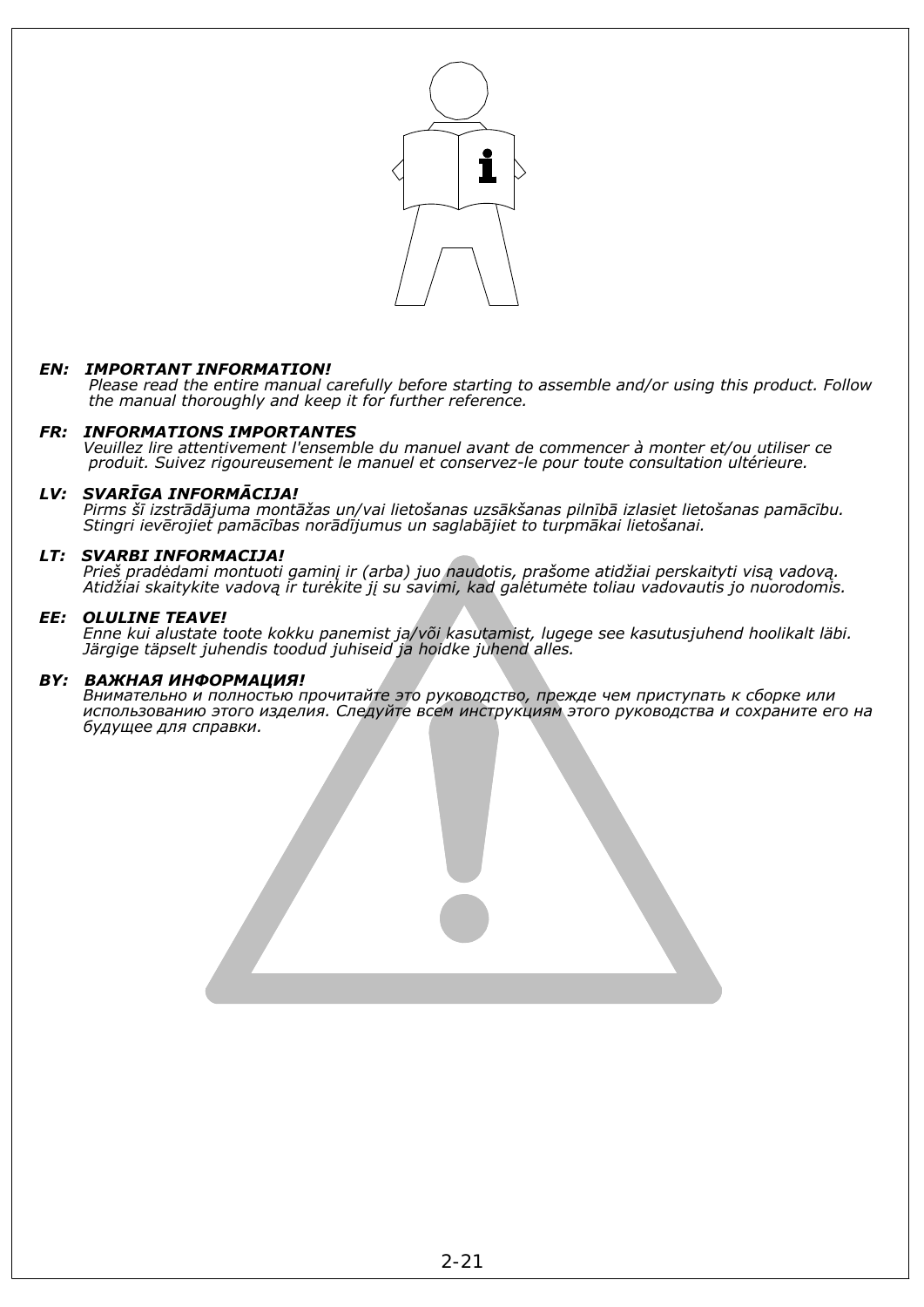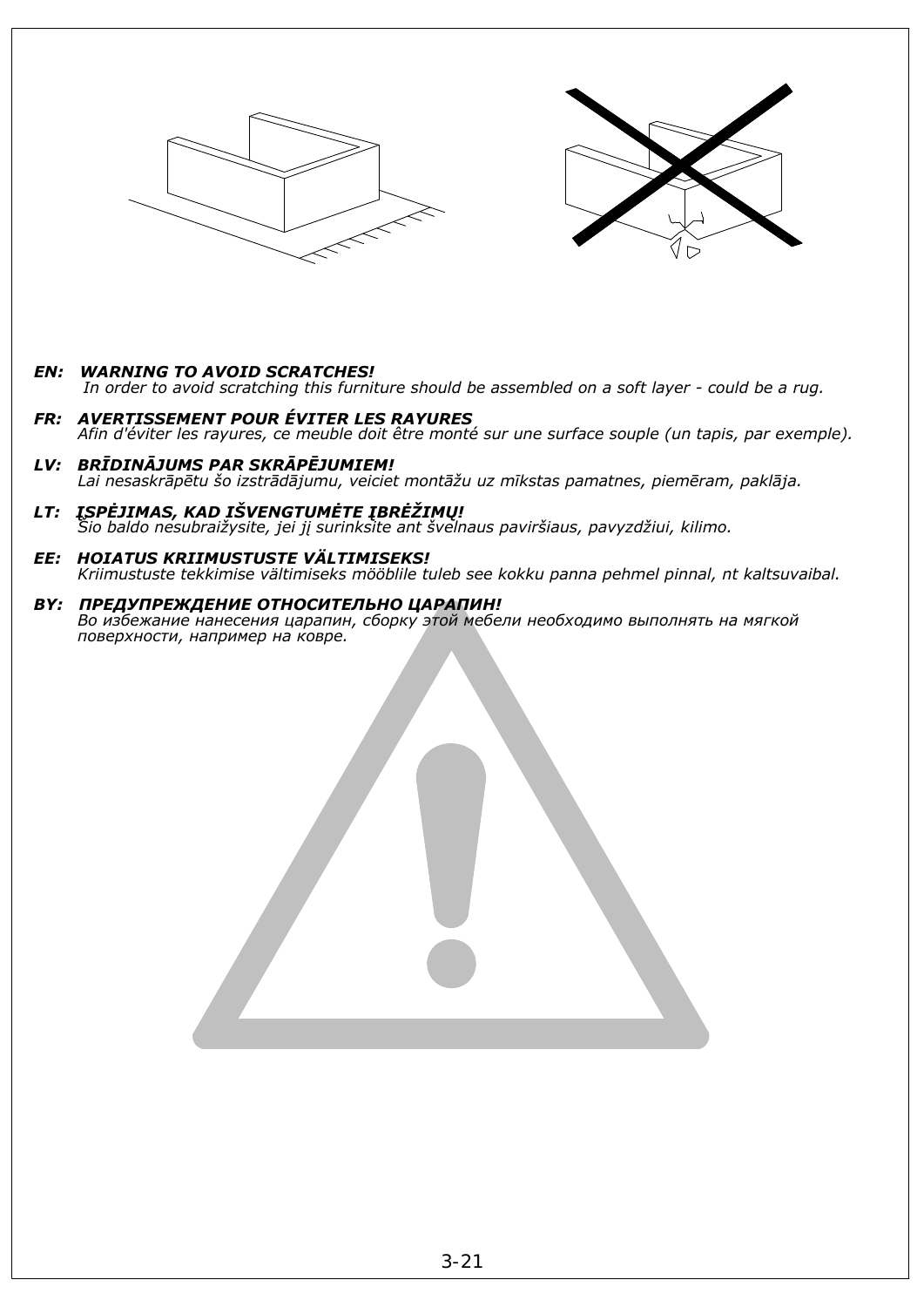

### *EN: ANTI-TOPPLE WARNING!*

 *This product has to be permanently fixed to the wall with the bracket(s) included, to avoid fatal injuries in case it topples over. For advice on suitable screws and wall plugs, please contact your local hardware store.* 

### *FR: AVERTISSEMENT ANTI-BASCULEMENT!*

 *Ce produit doit être fixé de manière permanente au mur avec le ou les supports inclus pour éviter les blessures mortelles en cas de renversement. Pour obtenir des conseils sur les vis et les ancrages appropriés, veuillez contacter votre quincaillerie locale.*

*LV: Mājsaimniecības mēbeles. Izmantot paredzētajam mērķim.* 

### *LT: ĮSPĖJIMAS DĖL NUVIRTIMO!*

 *Šį gaminį būtina tinkamai pritvirtinti prie sienos naudojant pridėtas (-ą) gembes (-ę), kad išvengtumėte mirtino sužalojimo jam nuvirtus. Vietinės ūkinių prekių parduotuvės darbuotojai patars, kokius varžtus ir sienos kištukus reiktų rinktis* 

#### *EE: ÜMBERKUKKUMISOHT!*

 *See toode tuleb kaasasoleva(te) kronsteini(de) abil püsivalt seina külge kinnitada, et vältida mahakukkumisest tuleneda võivaid eluohtlikke vigastusi. Teavet sobivate kruvide ja tüüblite kohta saate kohalikust tööriistakauplusest.*

#### *BY: ПРЕДУПРЕЖДЕНИЕ ОБ ОПРОКИДЫВАНИИ!*

 *Это изделие должно быть постоянно закреплено на стене прилагаемым кронштейном или кронштейнами во избежание смертельных травм в случае опрокидывания изделия. Шурупы и дюбели для крепления к стене конкретного типа можно найти в строительном или хозяйственном магазине.* 

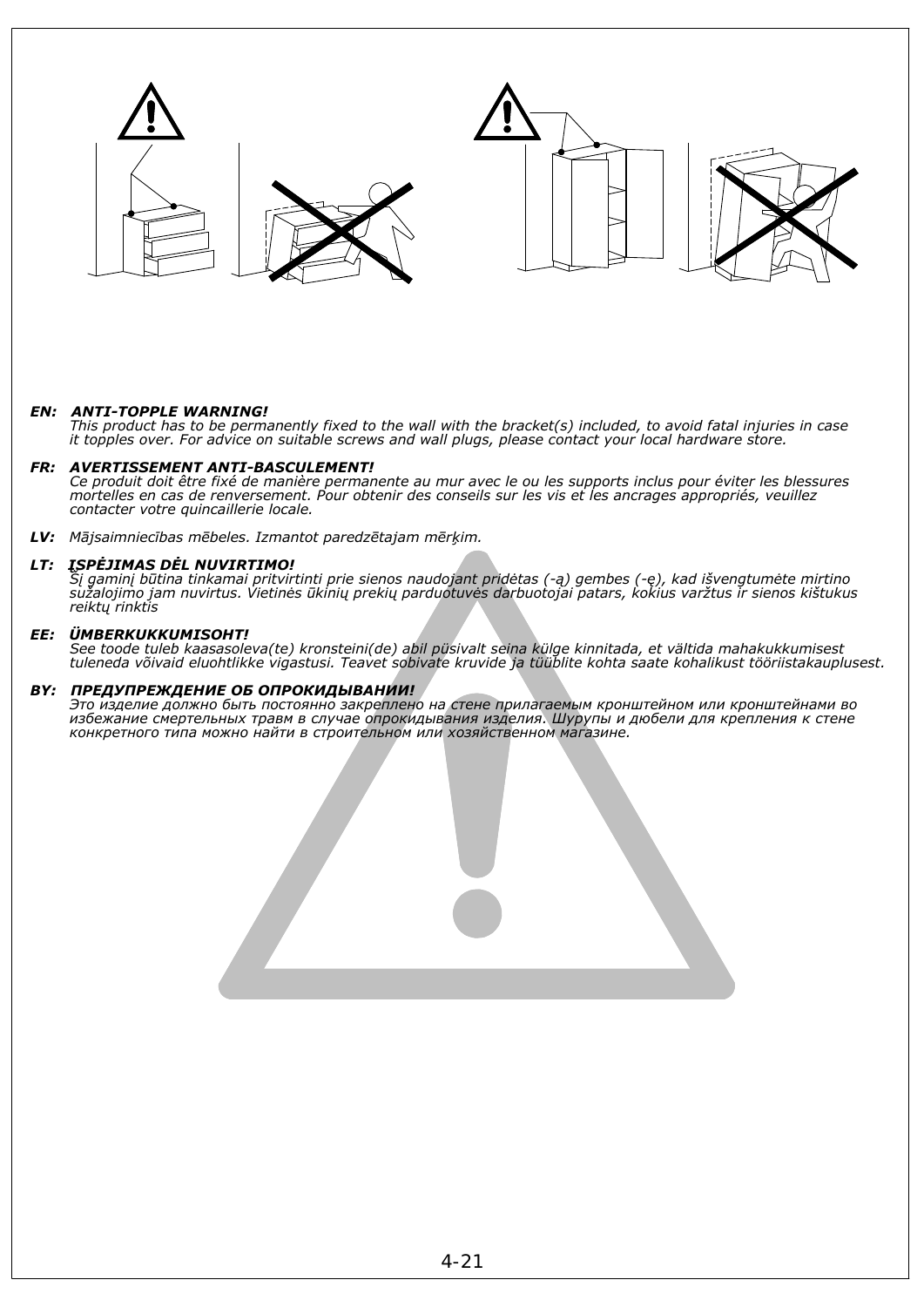### *EN: IMPORTANT!*

 *It is important that any product which is assembled using any kind of screw is re-tightened 2 weeks after assembly, and once every 3 months - in order to assure stability through-out the lifespan of the product.* 

### *FR: IMPORTANT*

 *Il est important que tout produit monté à l'aide de vis soit resserré 2 semaines après son montage, puis tous les 3 mois, afin de garantir sa stabilité durant tout son cycle de vie.* 

### *LV: SVARĪGI!*

 *Mājsaimniecības mēbeles. Izmantot paredzētajam mērķim.* 

### *LT: SVARBU!*

 *Bet kokį varžtais tvirtinamą gaminį 2 savaites po surinkimo bei kas 3 mėnesius reikia papildomai suveržti - taip užtikrinamas naudojamo gaminio stabilumas.* 

### *EE: TÄHTIS!*

 *Oluline on, et toote kruvisid pingutataks 2 nädalat pärast kokkupanekut ja seejärel iga 3 kuu järel, et tagada stabiilsus kogu toote eluea jooksul.* 

### *BY: ВАЖНО!*

 *В любом изделии, собранном с использованием винтов любого типа, необходимо через 2 недели после сборки и в дальнейшем каждые 3 месяца подтягивать винты, чтобы обеспечить прочность изделия в течение срока эксплуатации.*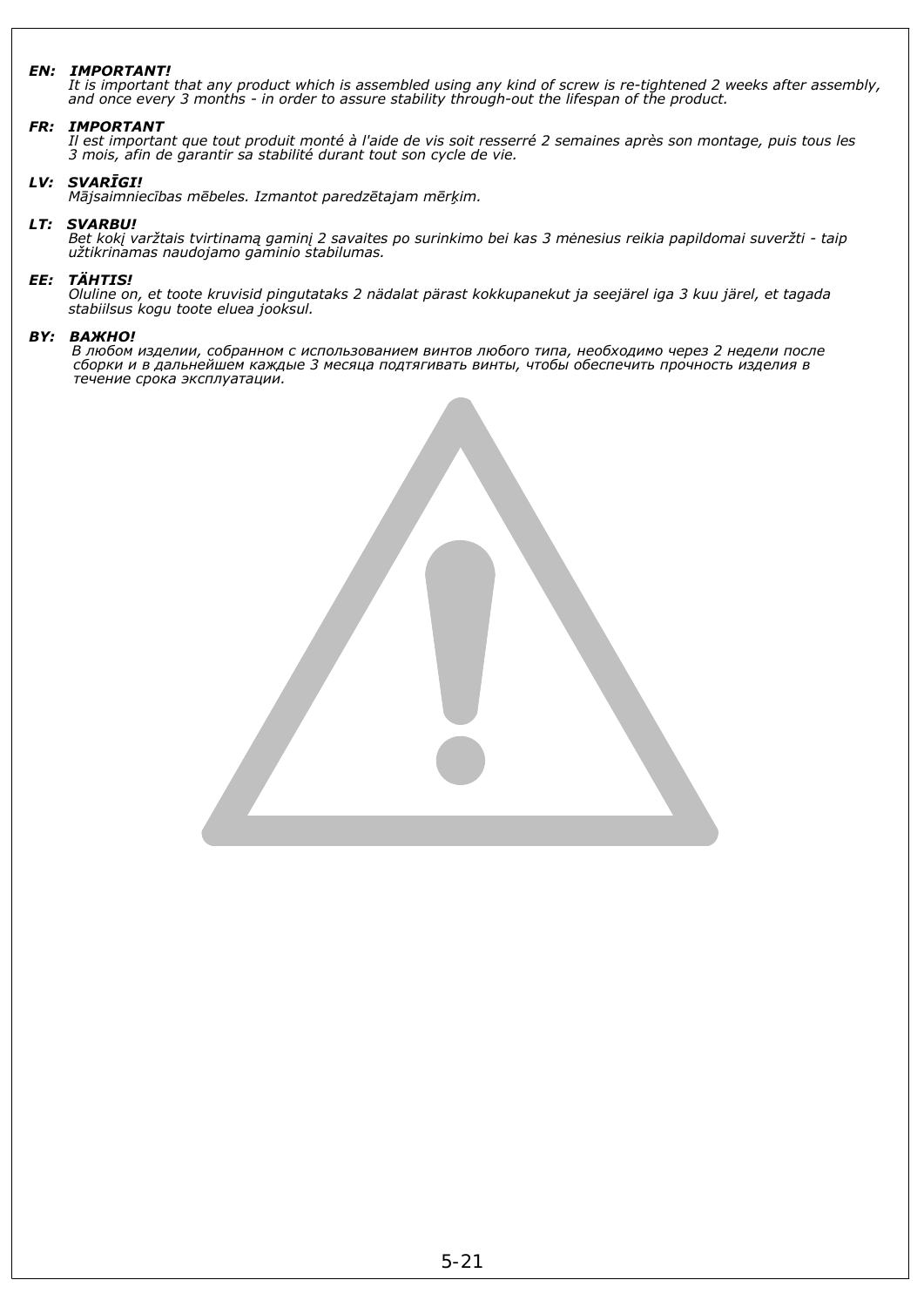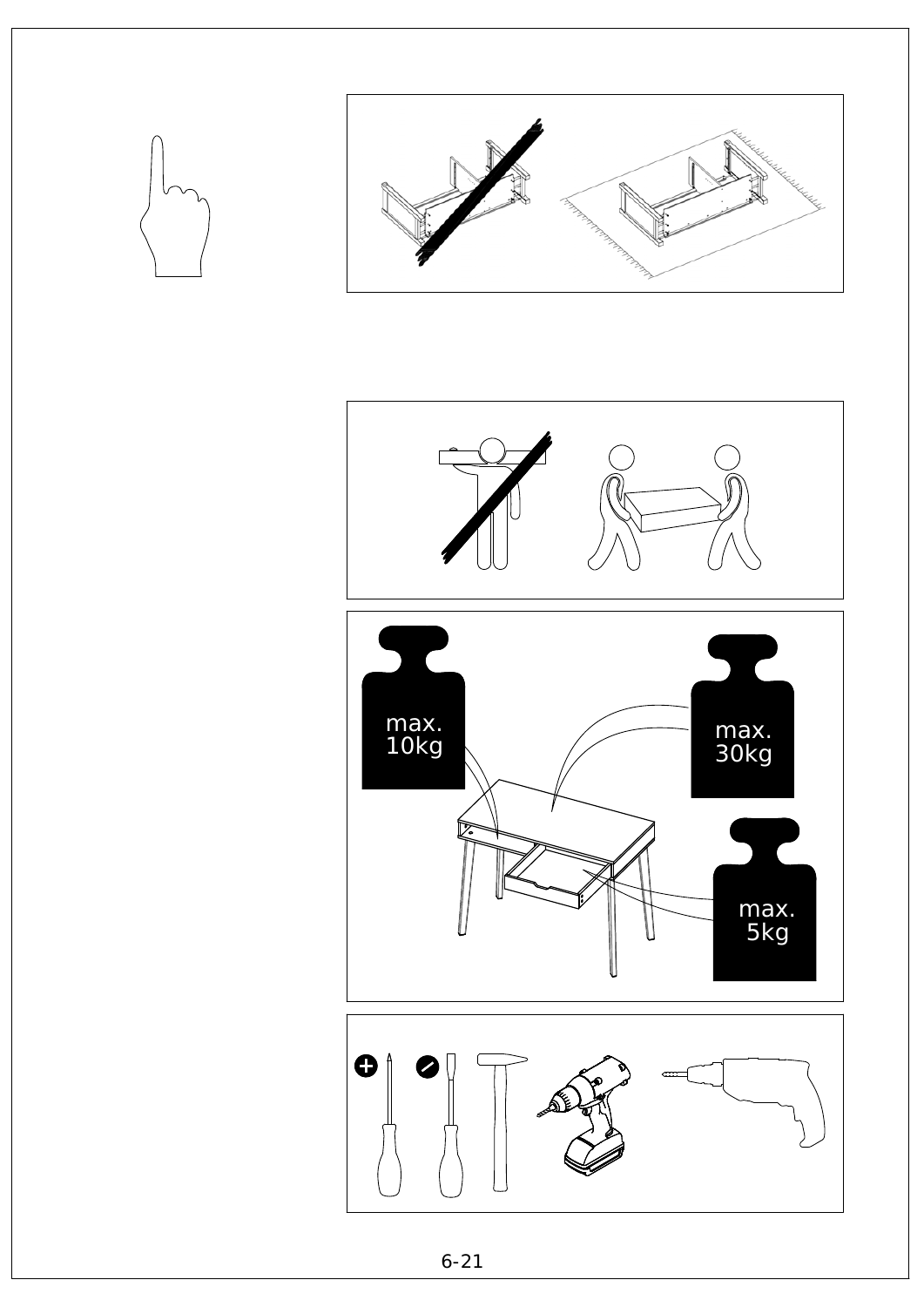| $A \times 20$        | <b>B</b> x 20         | $C \times 8$  | D x 12        | $E \times 1$   | $F \times 12$ |
|----------------------|-----------------------|---------------|---------------|----------------|---------------|
|                      | ∼<br>$\mathbf{H}$     |               |               |                |               |
| $\varphi$ 15 x 11 mm | $\phi$ 6x35mm         | $\phi$ 8x30mm | $\phi$ 6x30mm | $4\mathrm{mm}$ | M6x30mm       |
| $G \times 2$         | $H \times 4$          | $1 \times 13$ | $J \times 1$  | $K \times 1$   | $L \times 4$  |
| $\frac{2}{2}$        |                       |               | $\bigcirc$    |                |               |
| 450x13x1 mm          | $\phi$ 6/ $\phi$ 14mm | $\phi$ 20mm   | 60x16mm       | $\phi$ 3x12mm  | 25x20x3mm     |
| $M \times 2$         | $N \times 4$          |               |               |                |               |
|                      | <b>SUNNING</b>        |               |               |                |               |
| 75 x 15 x T2 mm      | $\varphi$ 3.5x15mm    |               |               |                |               |
|                      |                       |               |               |                |               |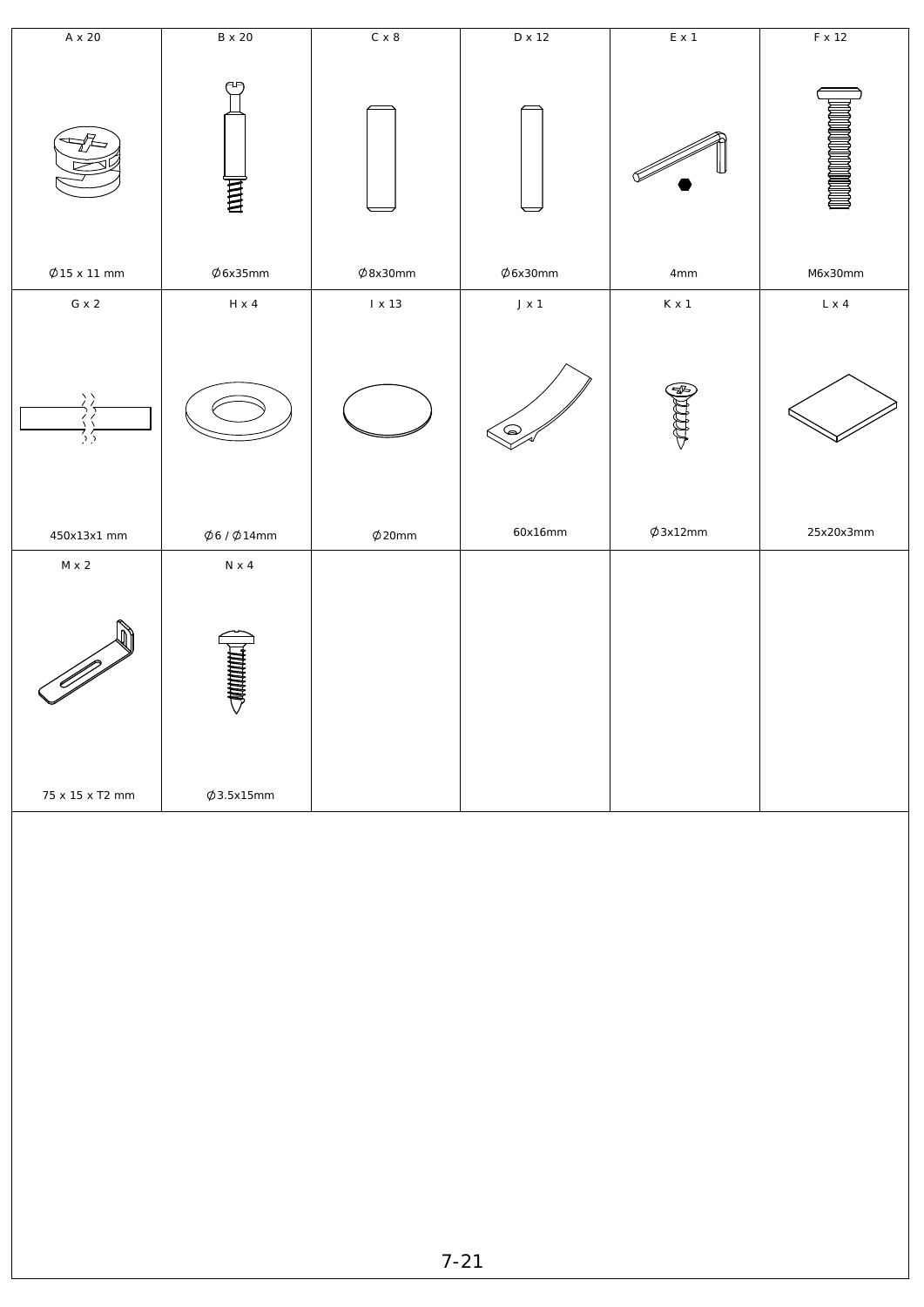| 1                | 32723705  | 4 | 643x349x25    |
|------------------|-----------|---|---------------|
| $\overline{2}$   | 327311305 | 1 | 1000x500x15   |
| $\overline{3}$   | 327312305 | 2 | 498x90x15     |
| 4                | 327313305 | 1 | 482x90x15     |
| 5                | 327314305 | 1 | 978x100x3     |
| $6 \overline{6}$ | 327315305 | 1 | 1000x500x15   |
| 7                | 327316305 | 1 | 474x87x15     |
| 8 <sup>1</sup>   | 327317305 | 2 | 451x87x15     |
| 9                | 327318305 | 1 | 451x462x3     |
| 1 C              | 327319305 | 1 | 474 x 87 x 15 |

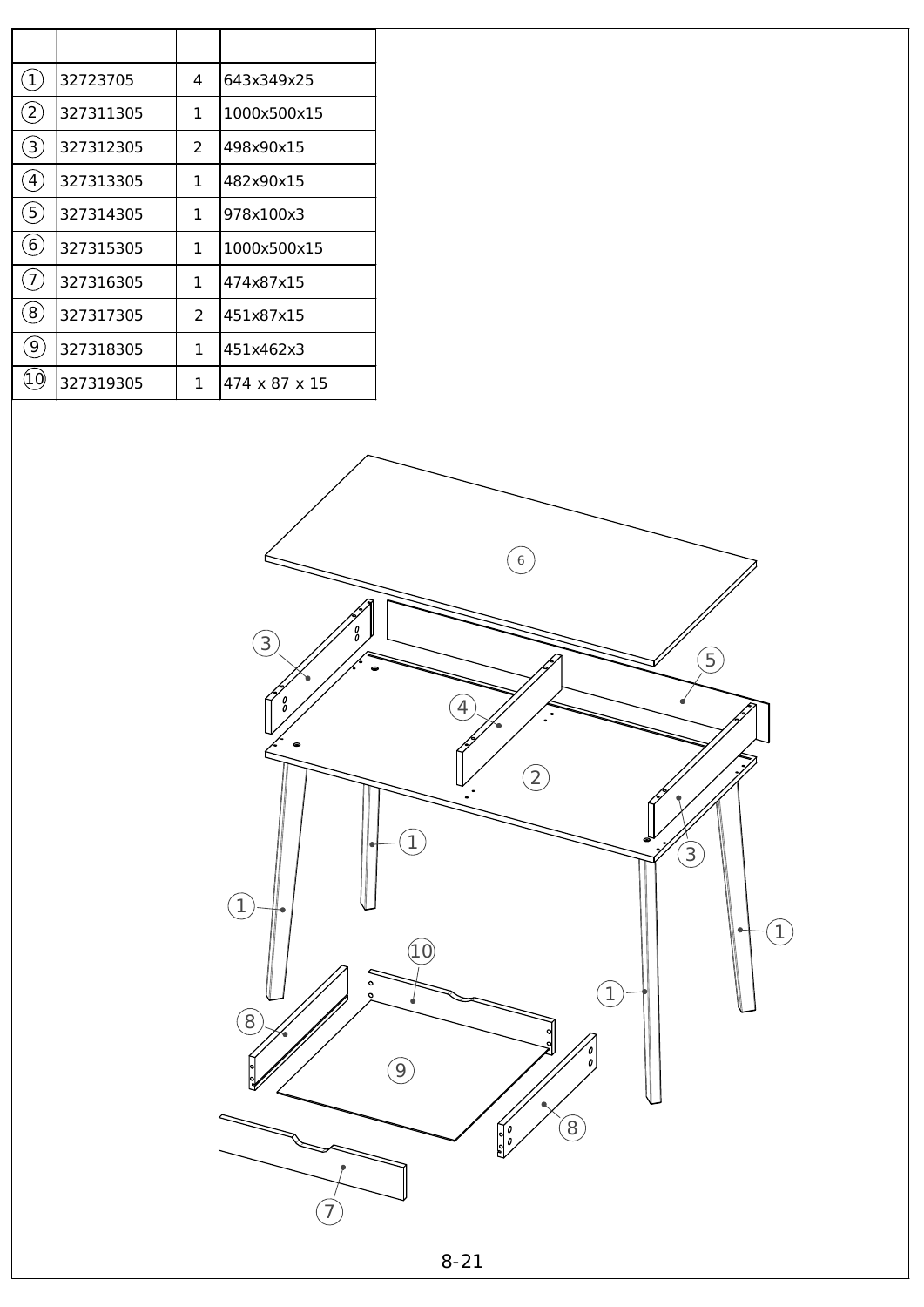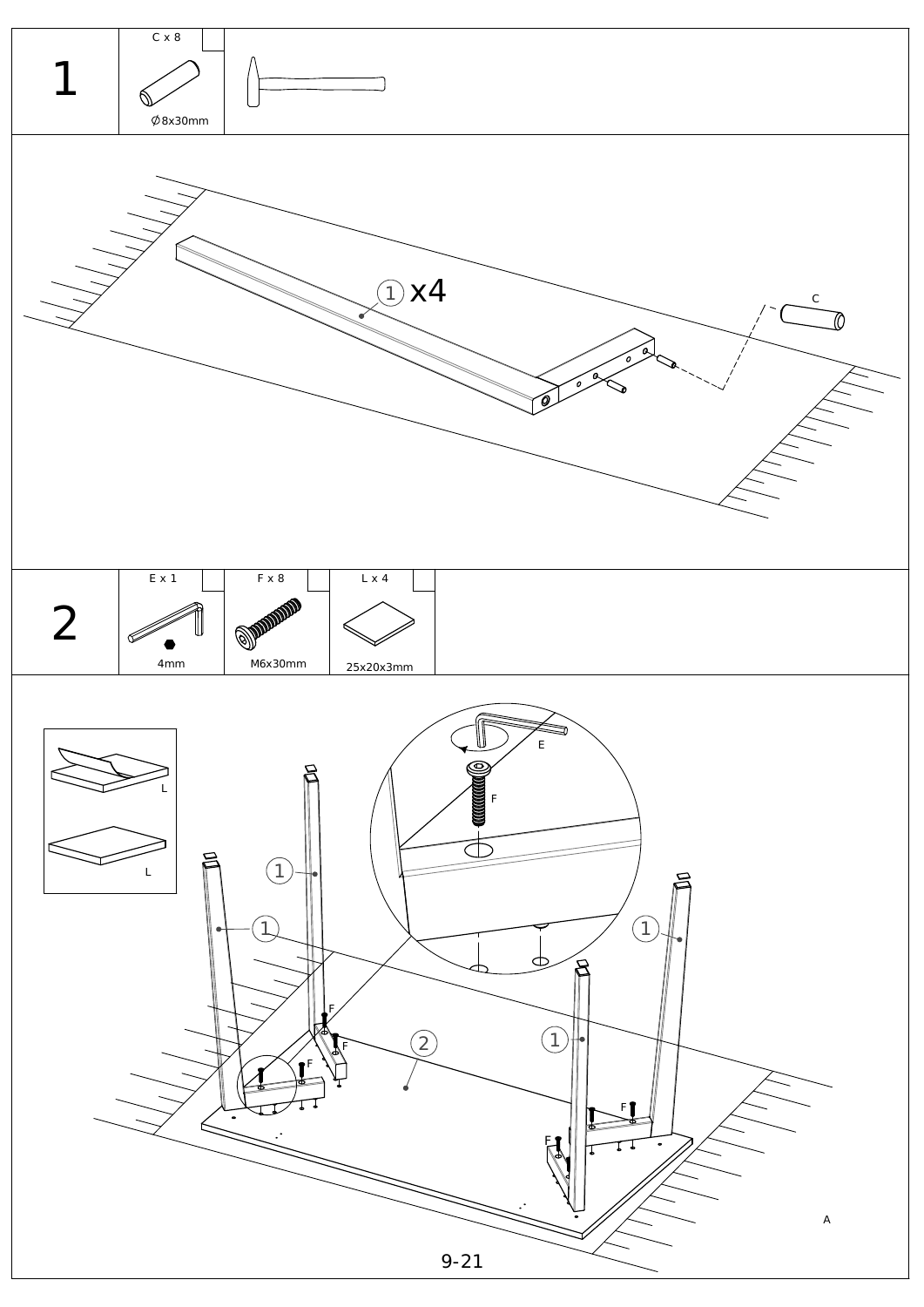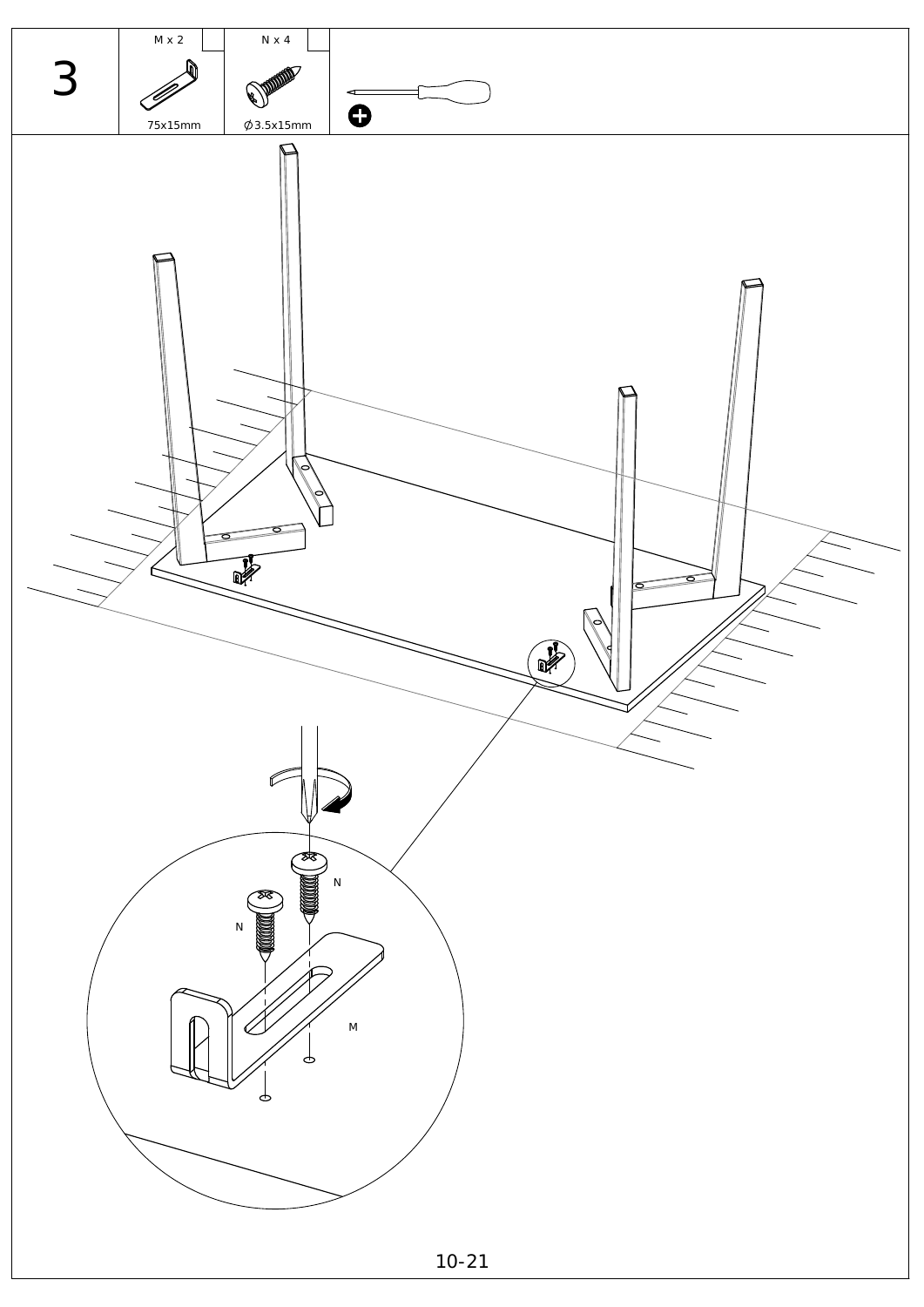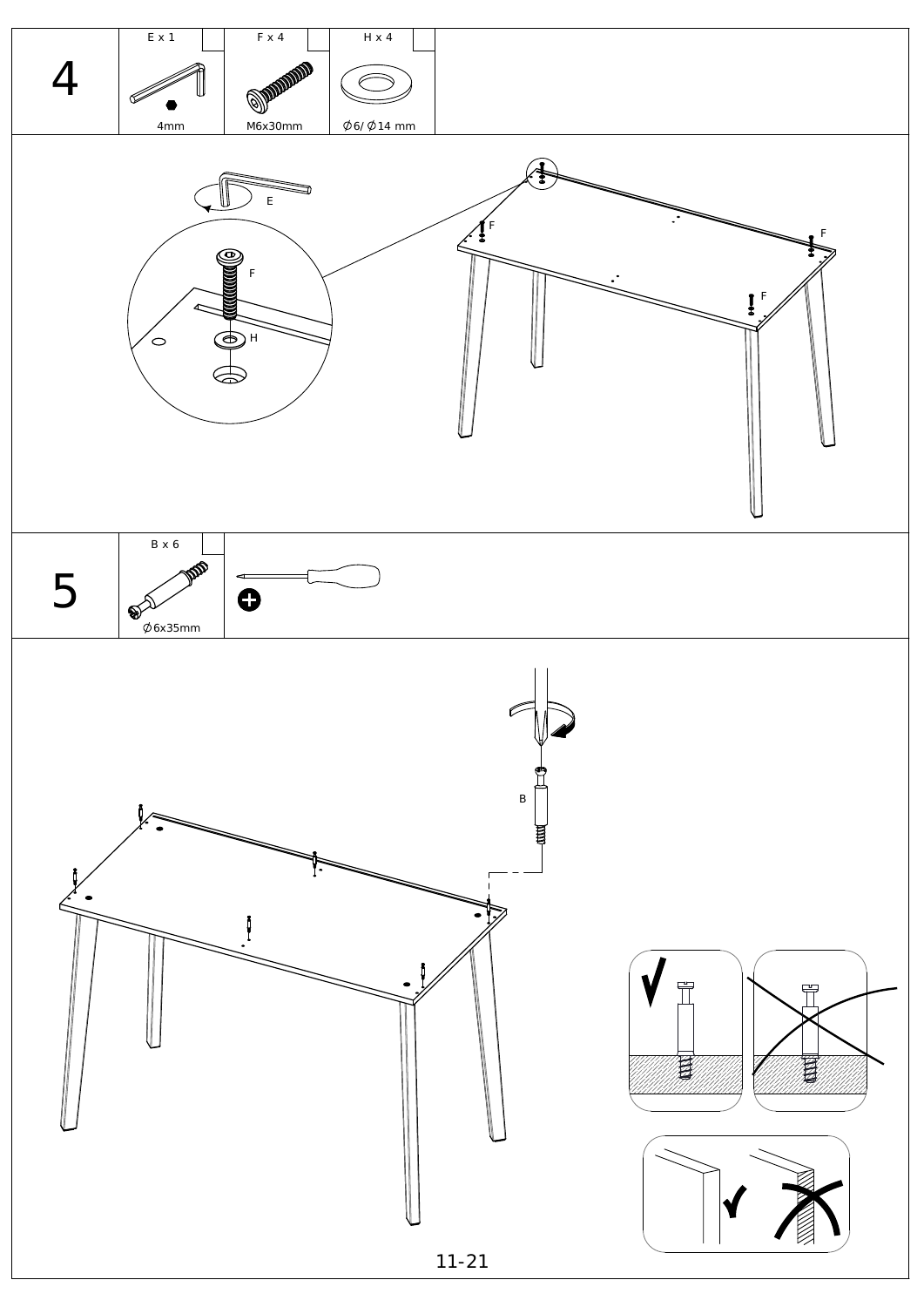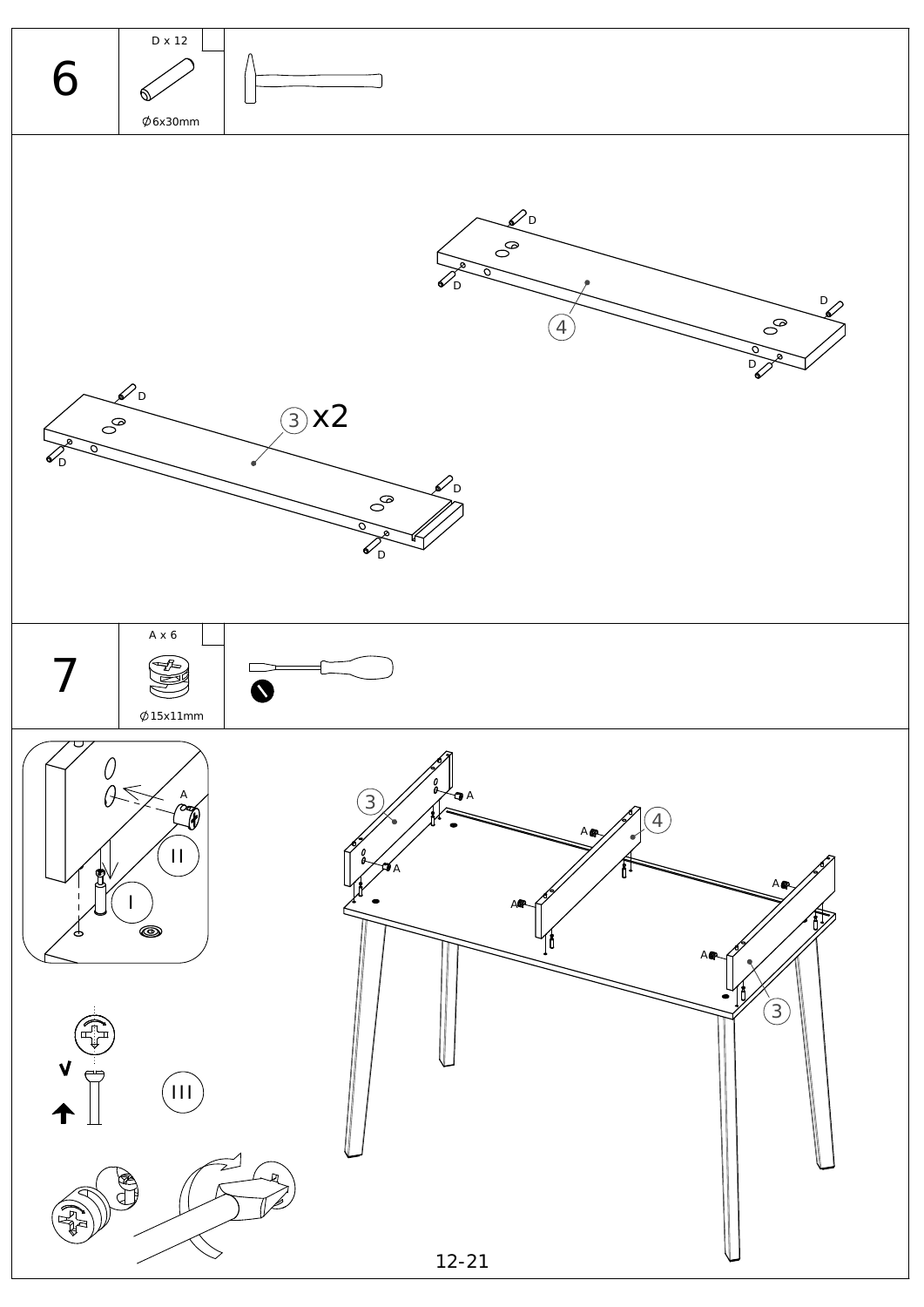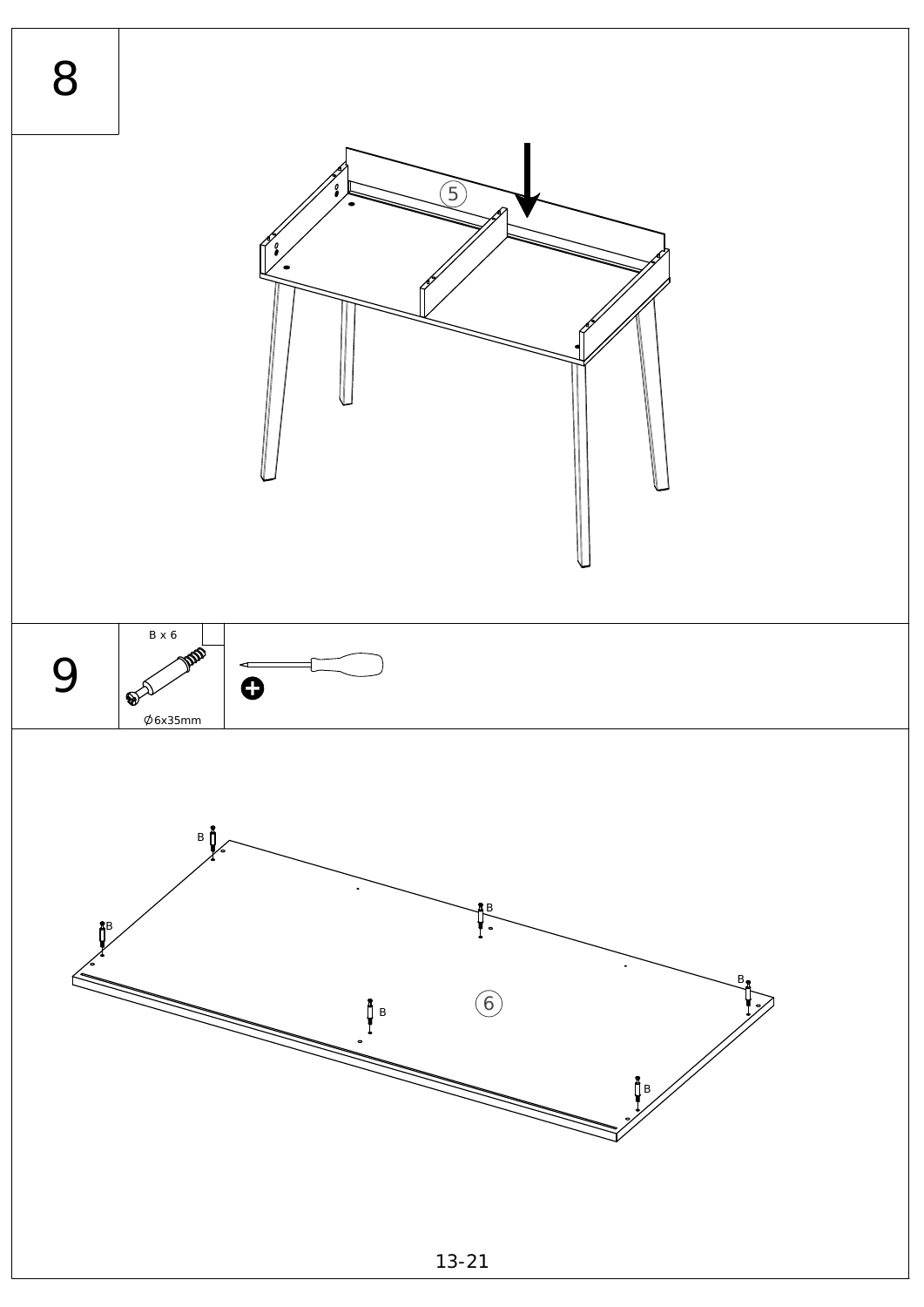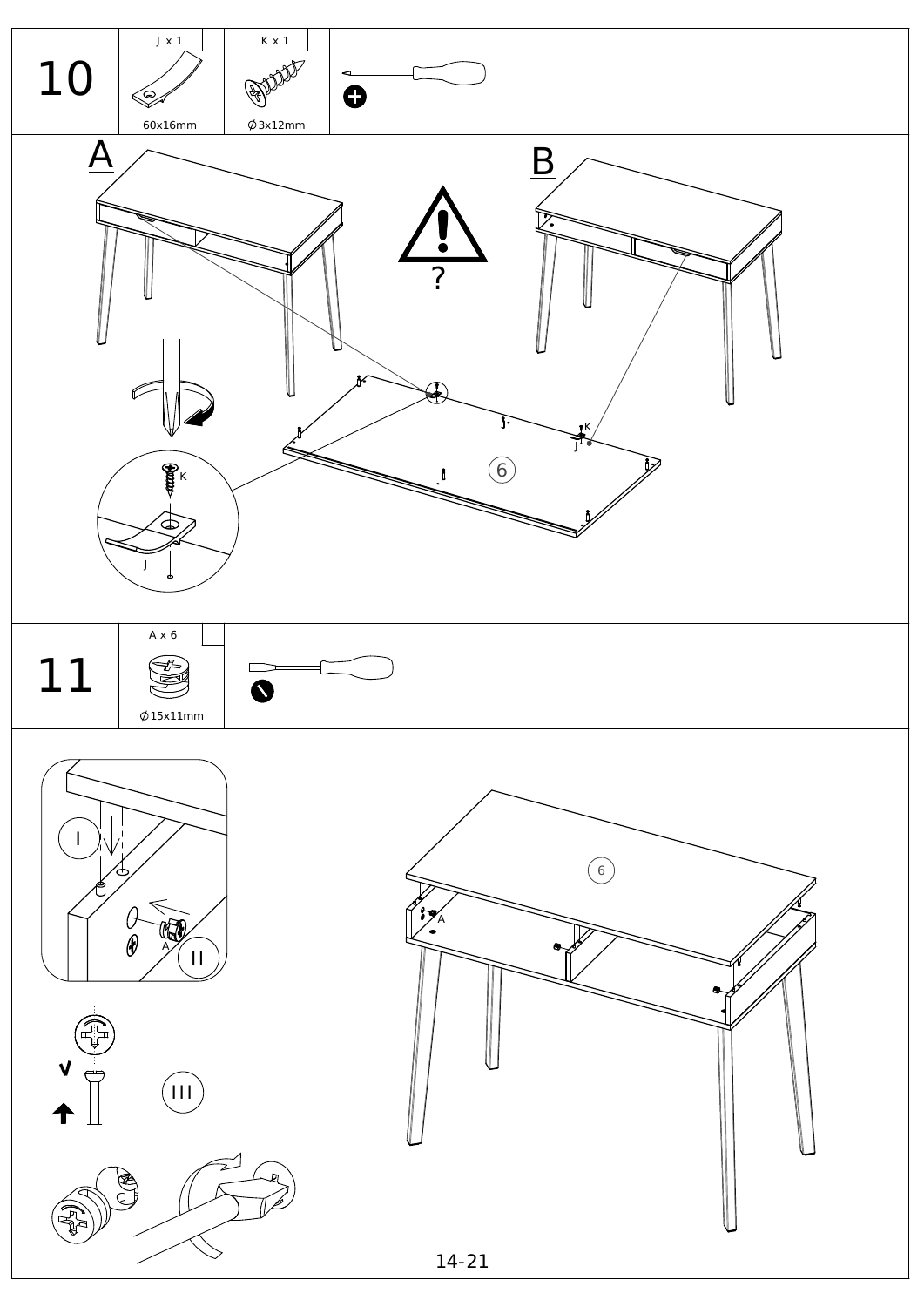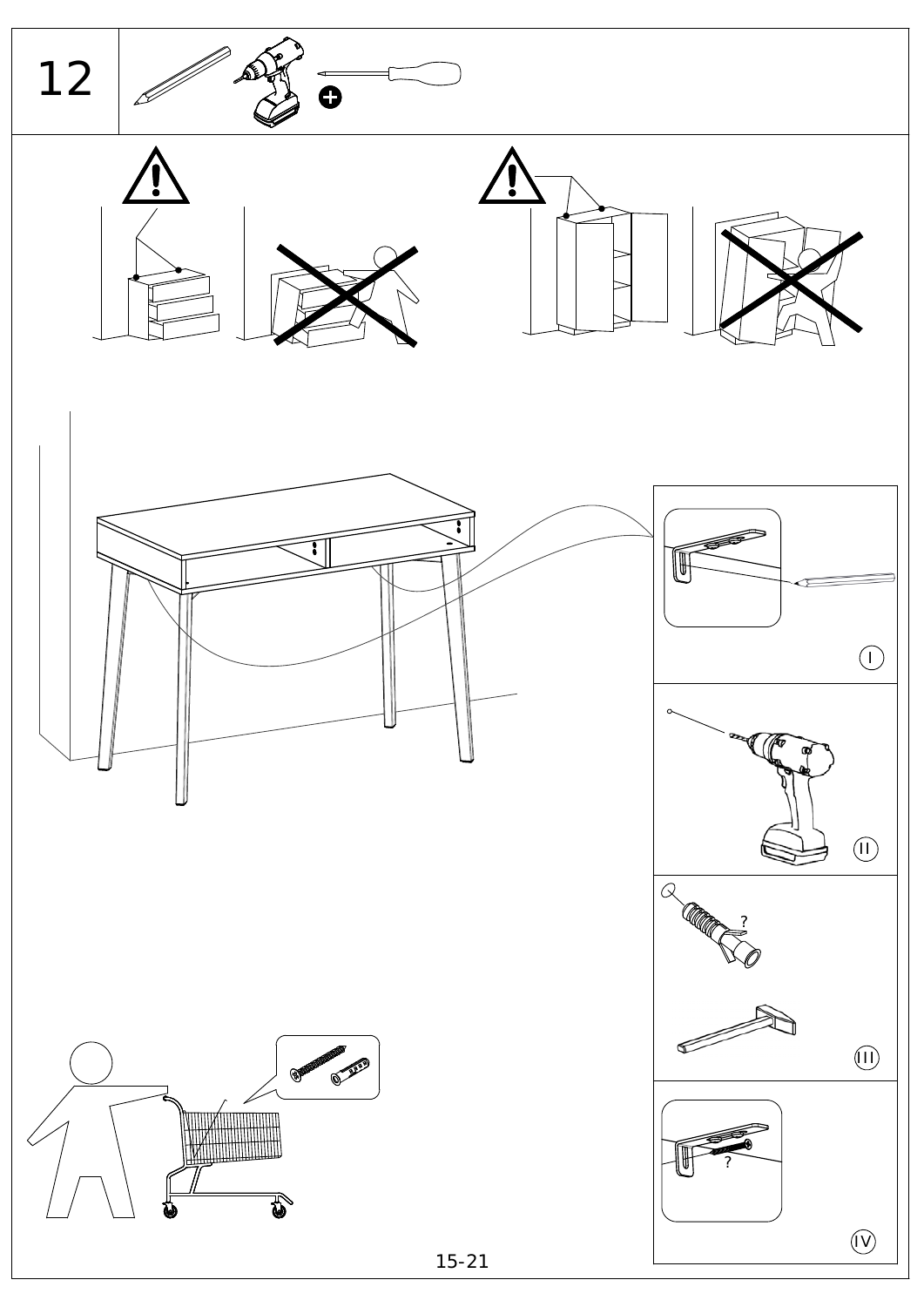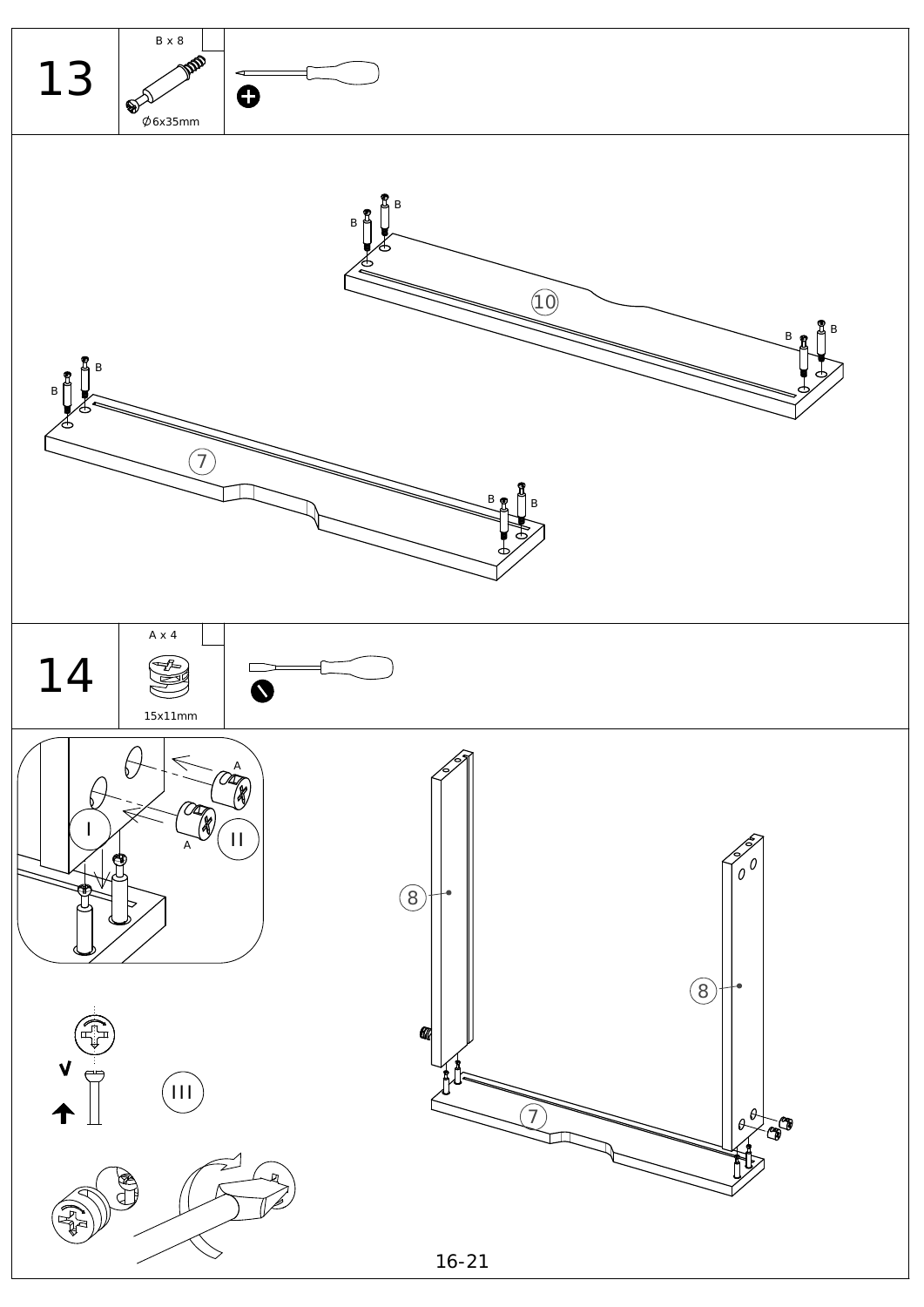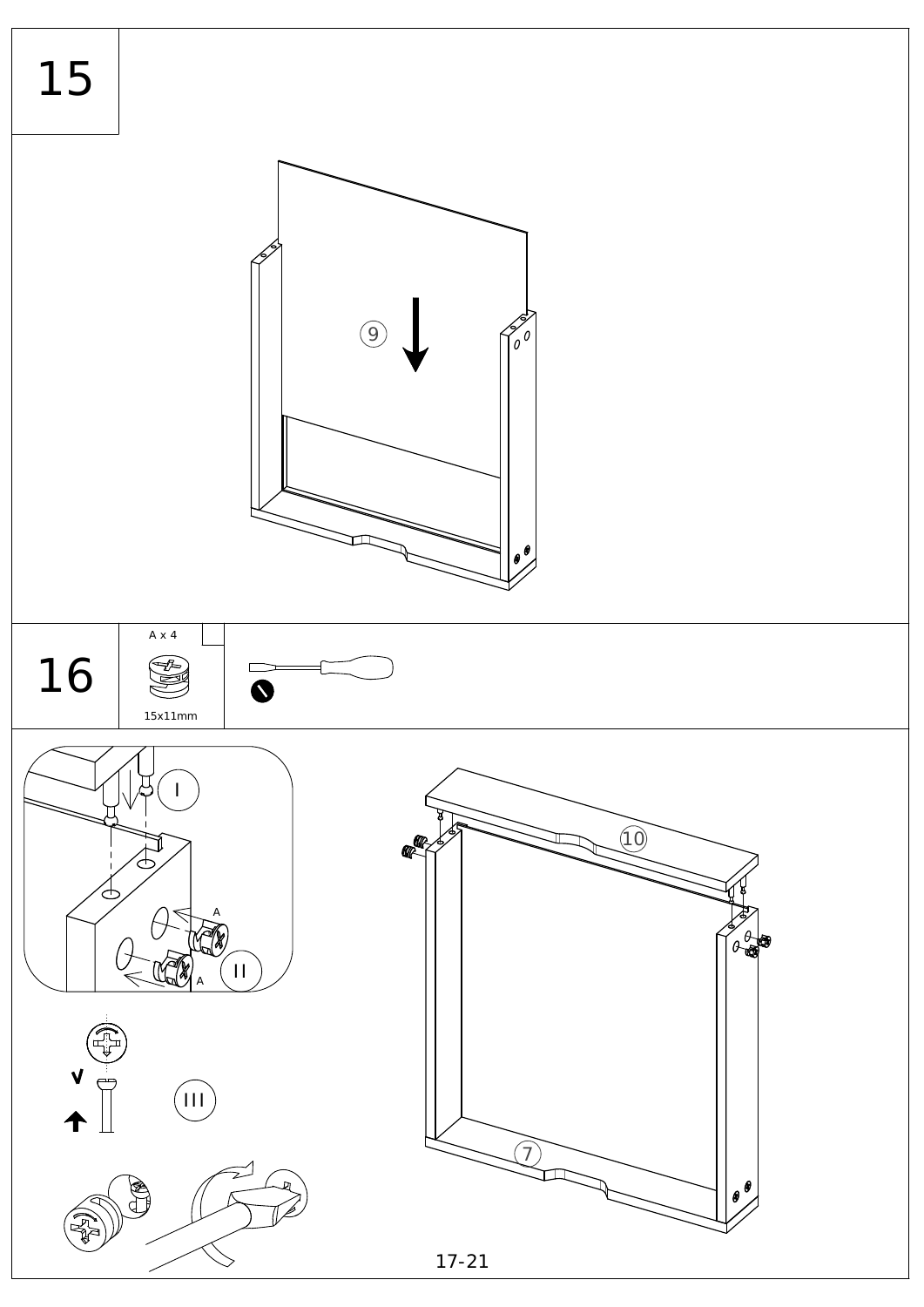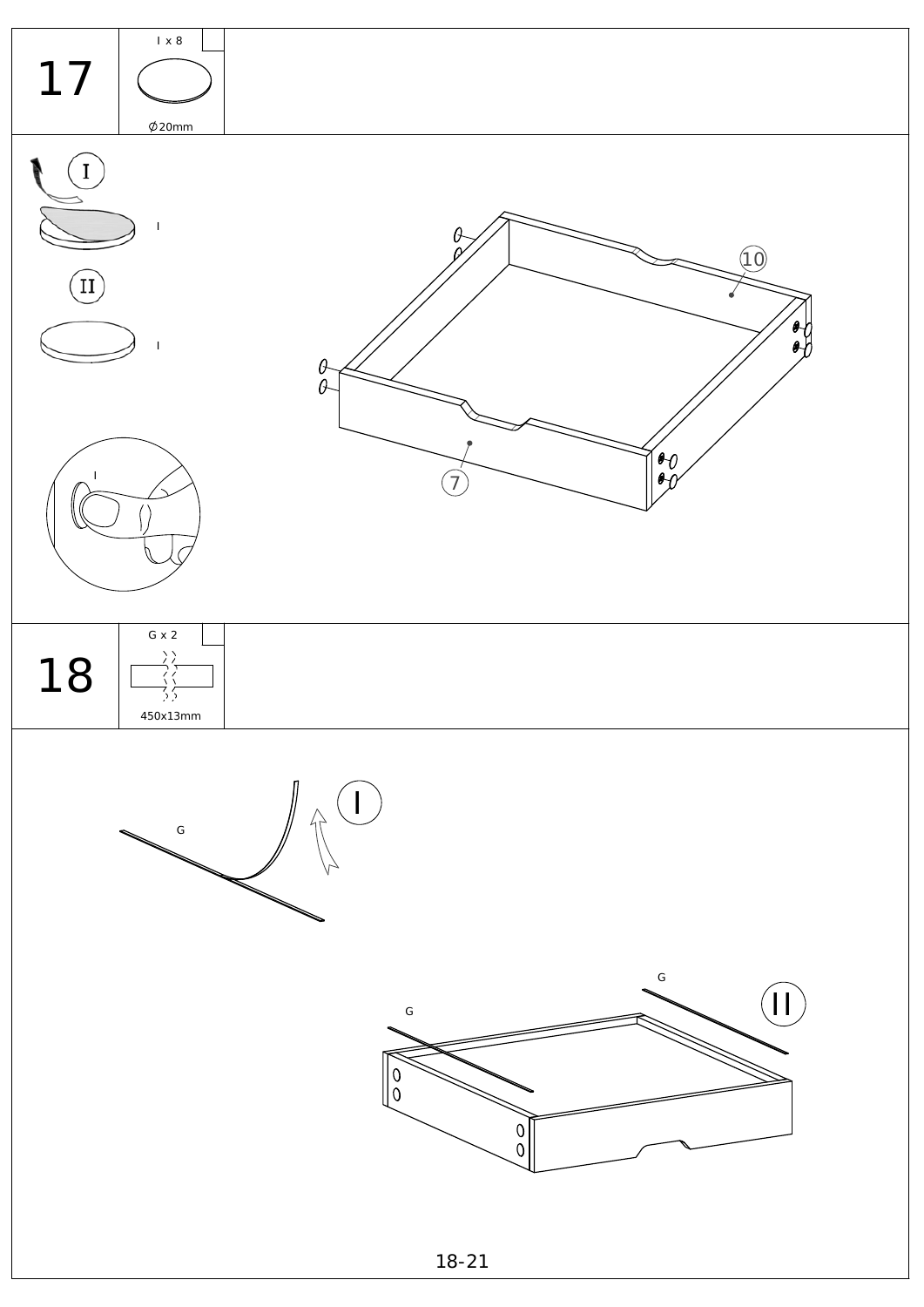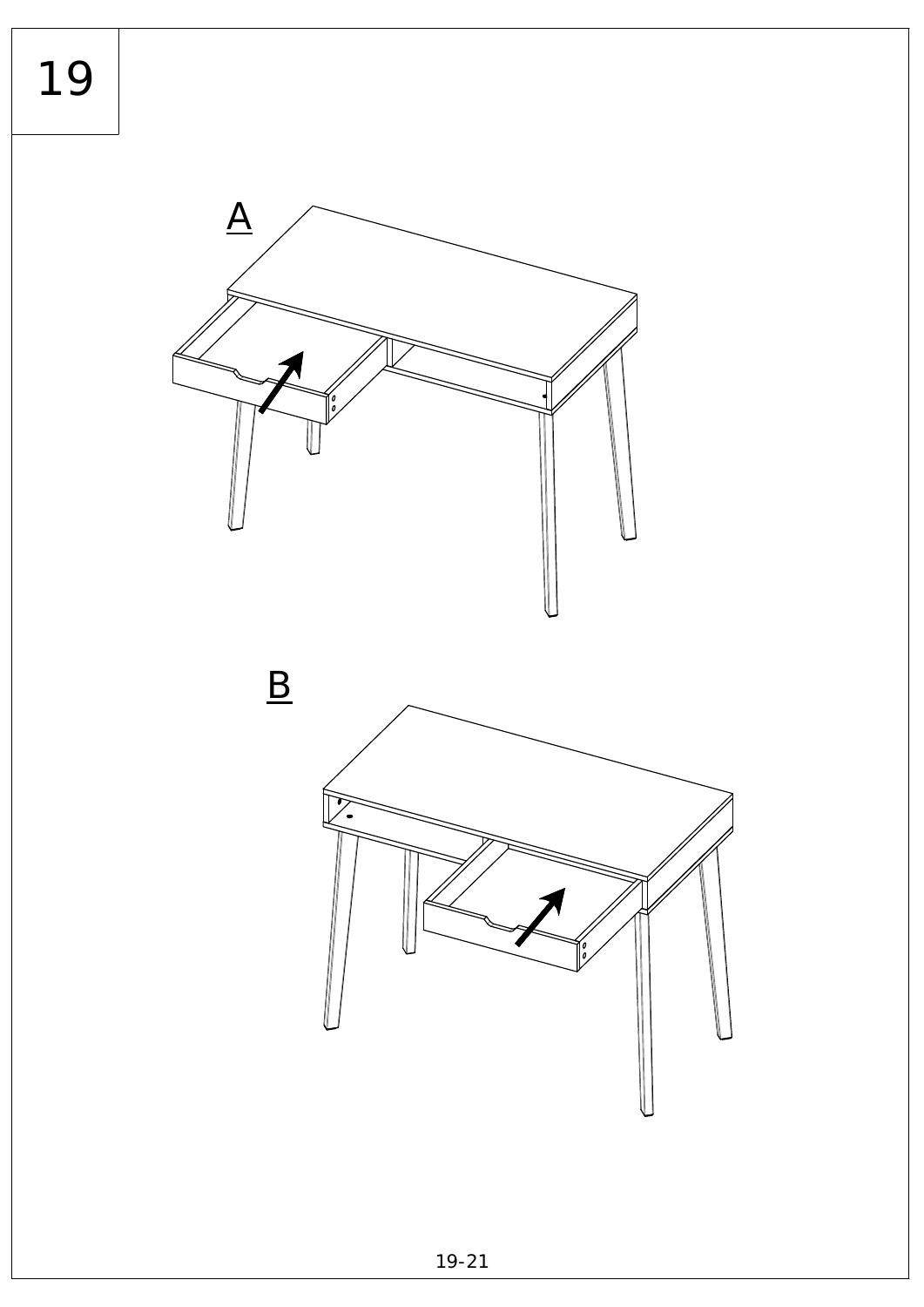